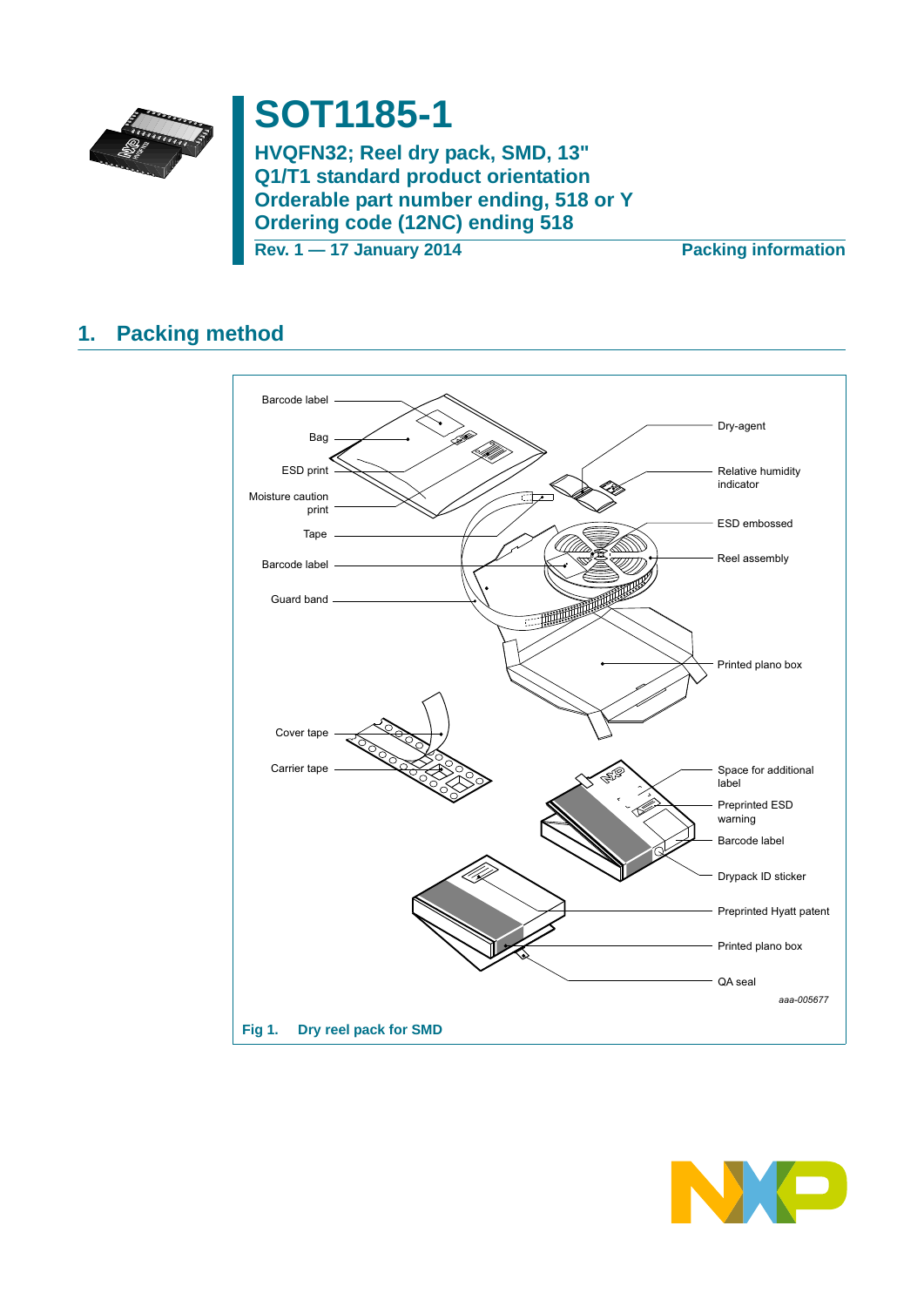## **NXP Semiconductors SOT1185-1**

#### **HVQFN32; Reel dry pack, SMD, 13" Q1/T1 standard product orientation Orderable part number ending, 518 or Y Ordering code (12NC) ending 518**

| Table 1.                                        | <b>Dimensions and quantities</b> |                        |                         |                                                           |  |  |
|-------------------------------------------------|----------------------------------|------------------------|-------------------------|-----------------------------------------------------------|--|--|
| <b>Reel dimensions</b><br>$d \times w$ (mm) $1$ |                                  | <b>SPQ/PQ</b><br>(pcs) | <b>Reels</b><br>per box | <b>Outer box dimensions</b><br>$l \times w \times h$ (mm) |  |  |
| $330 \times 16$                                 |                                  | 5000                   |                         | $339 \times 335 \times 43$                                |  |  |

<span id="page-1-0"></span> $[1]$  d = reel diameter; w = tape width.

### **2. Product orientation**



## **3. Carrier tape dimensions**



### **Table 2. Carrier tape dimensions**

*In accordance with IEC 60286-3.*

| $A_0$ (mm)     | $B_0$ (mm)   | $K_0$ (mm)   | $T$ (mm)                 | $P_1$ (mm)   | $W$ (mm)      |
|----------------|--------------|--------------|--------------------------|--------------|---------------|
| $3.3 \pm 0.10$ | $6.3\pm0.10$ | $1.0\pm0.10$ | $\overline{\phantom{a}}$ | $8 \pm 0.10$ | $16 \pm 0.30$ |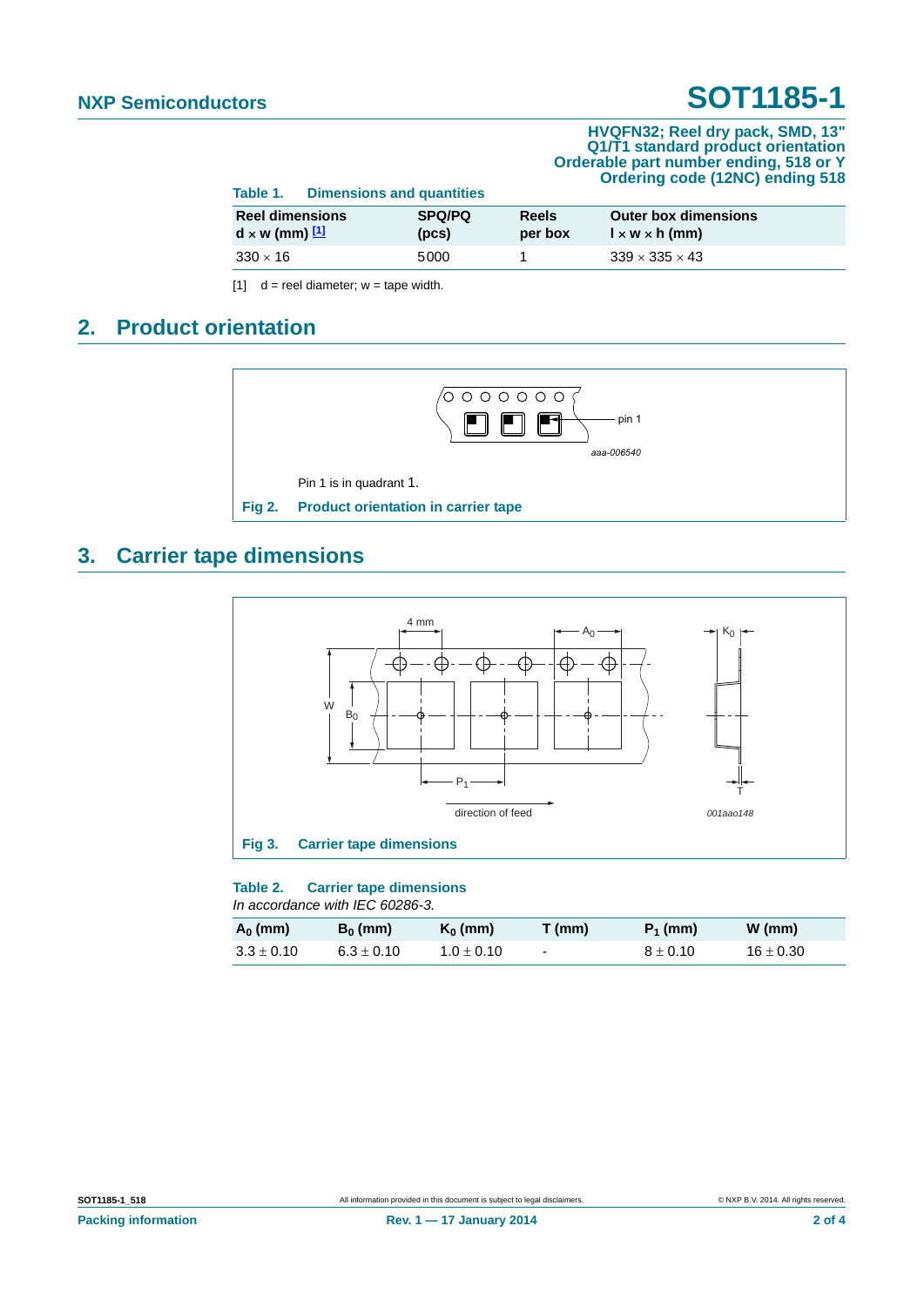## **NXP Semiconductors SOT1185-1**

#### **HVQFN32; Reel dry pack, SMD, 13" Q1/T1 standard product orientation Orderable part number ending, 518 or Y Ordering code (12NC) ending 518**

## **4. Reel dimensions**



#### **Table 3. Reel dimensions** *In accordance with IEC 60286-3.*

| A [nom] | W2 [max] | <b>B</b> [min] | $C$ [min] | $D$ [min] |
|---------|----------|----------------|-----------|-----------|
| (mm)    | (mm)     | (mm)           | (mm)      | (mm)      |
| 330     | 22.4     | 1.5            | 12.8      | 20.2      |